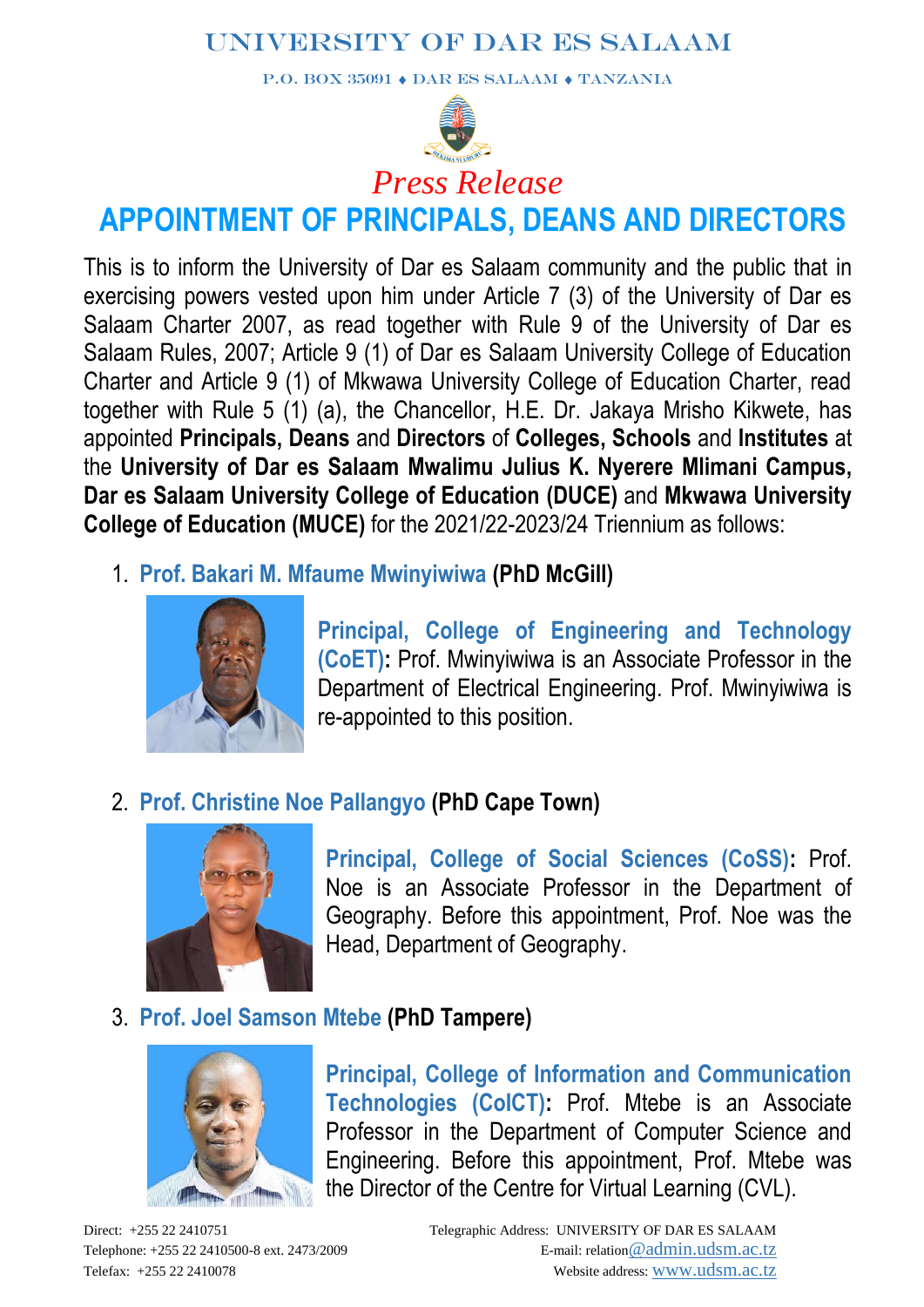P.O. BOX 35091  $\rightarrow$  DAR ES SALAAM  $\rightarrow$  TANZANIA



#### 4. **Dr. Rose Acen Upor (PhD Georgia)**



**Principal, College of Humanities (CoHU):** Dr. Upor is a Senior Lecturer in the Department of Foreign Languages and Linguistics. Dr. Upor is re-appointed to this position.

#### 5. **Dr. Mkabwa Lawrence Manoko (PhD Nijimegen)**



**Principal, College of Agricultural Sciences and Food Technology (CoAF):** Dr. Manoko is a Senior Lecturer in the Department of Crop Science and Beekeeping Technology. Before this appointment, Dr. Manoko was the Head, Department of Crop Science and Beekeeping Technology.

#### 6. **Prof. Flora J. Magige** (**PhD Norwegian University of Science and Technology**)



**Principal, College of Natural and Applied Sciences (CoNAS):** Prof. Magige is an Associate Professor in the Department of Zoology and Wildlife Conservation. Before this appointment, Prof. Magige was the Head, Department of Zoology and Wildlife Conservation.

#### 7. **Dr. Sosteness F. Materu (Dr. jur. Humboldt)**



**Dean, School of Law (UDSoL):** Dr. Materu is a Senior Lecturer in the Department of Economic Law. Before this appointment, Dr. Materu was an Associate Dean of the same School.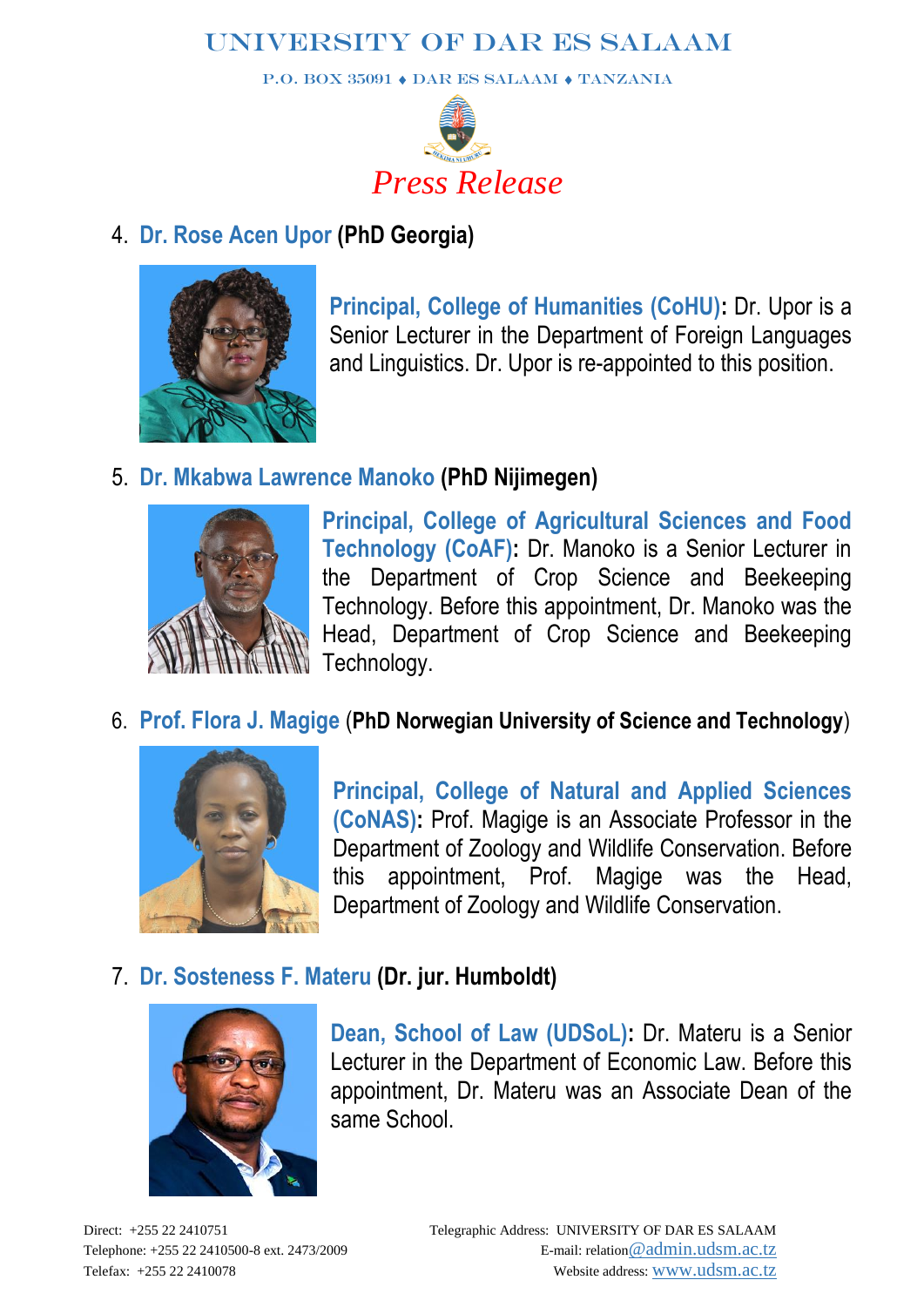P.O. BOX 35091  $\bullet$  DAR ES SALAAM  $\bullet$  TANZANIA



## 8. **Dr. Eugenia J. Kafanabo (PhD Pretoria)**



**Dean, School of Education (SoED):** Dr. Kafanabo is a Senior Lecturer in the Department of Educational Psychology and Curriculum Studies. Dr. Kafanabo is reappointed to this position.

## 9. **Prof. Wineaster Anderson (PhD Balearics)**



**Dean, University of Dar es Salaam Business School (UDBS):** Prof. Anderson is a Professor in the Department of Marketing.

## 10. **Dr. Mona Mwakalinga (PhD Kansas)**



**Dean, School of Journalism and Mass Communication (SJMC):** Dr. Mwakalinga is a Senior Lecturer in the Department of Creative Arts, CoHU. Before this appointment, Dr. Mwakalinga was the Director of Public Services.

#### 13. **Dr. Blandina Robert Lugendo (PhD Radboud)**



**Dean, School of Aquatic Sciences and Fisheries Technologies (SoAF):** Dr. Lugendo is a Lecturer in the Department of Aquatic Sciences and Fisheries Technologies. Before this appointment, Dr. Lugendo was serving as an Acting Dean of the same School.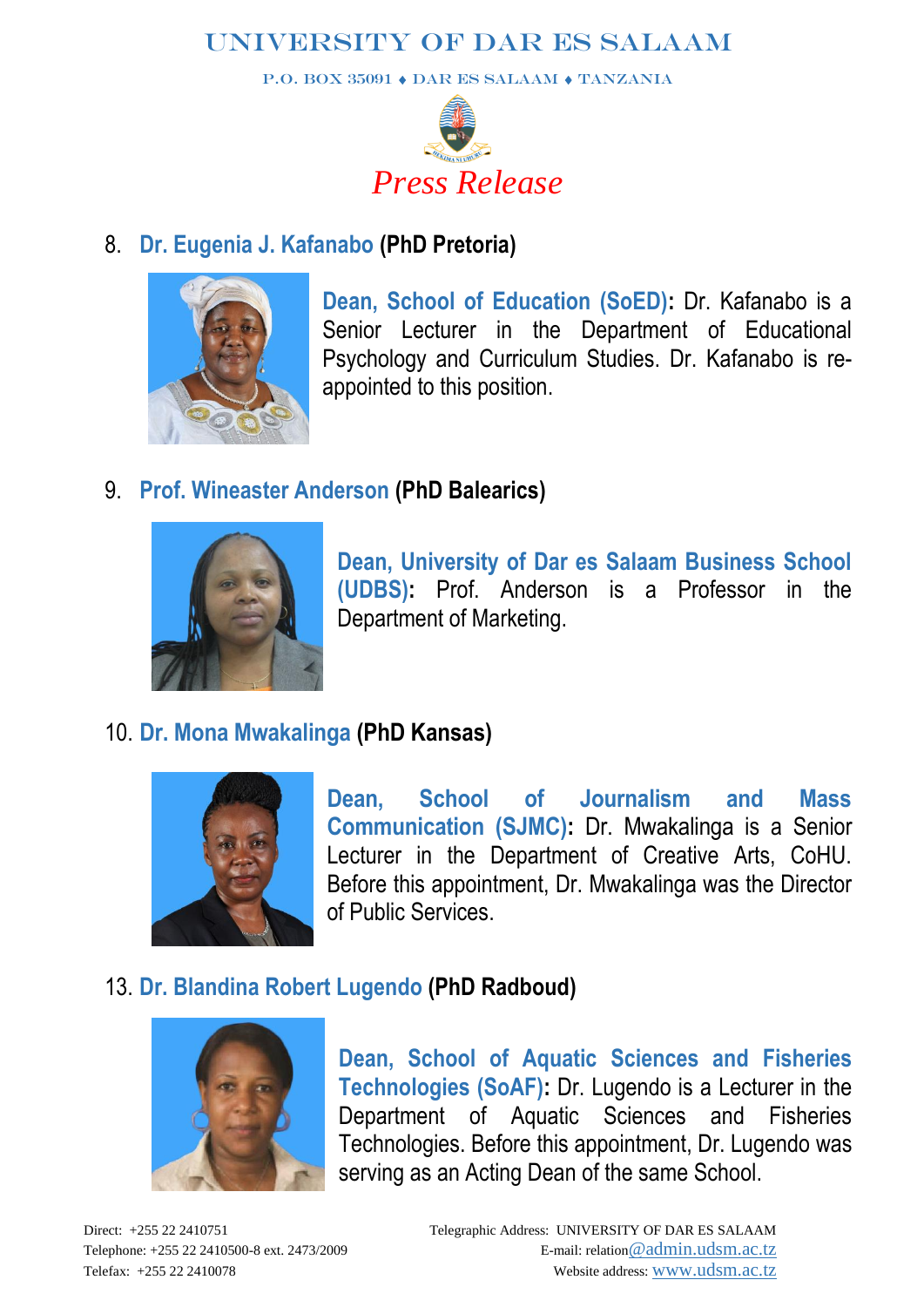P.O. BOX 35091  $\bullet$  DAR ES SALAAM  $\bullet$  TANZANIA



## 14. **Dr. Elisante E. Mshiu (PhD Martin Luther)**



**Dean, School of Mines and Geosciences (SoMG):** Dr. Mshiu is a Senior Lecturer in the Department of Geosciences. Before this appointment, Dr. Mshiu was serving as an Acting Dean of the same School.

## 15. **Prof. Shani Omari Mchepange (PhD Dar)**



**Director, Institute of Kiswahili Studies (IKS):** Prof. Mchepange is an Associate Professor in the Department of Literature, Communication and Publishing.

## 16. **Dr. Colman Msoka (PhD Minnesota)**



**Director, Institute of Development Studies (IDS):** Dr. Msoka is a Senior Lecturer in the Institute of Development **Studies** 

## 17. **Dr. Margareth S. Kyewalyanga (PhD Dalhousie)**



**Director, Institute of Marine Sciences (IMS):** Dr. Kyewalyanga is a Senior Lecturer in Marine Biology and Resources Management. Dr. Kyewalyanga is re-appointed to this position.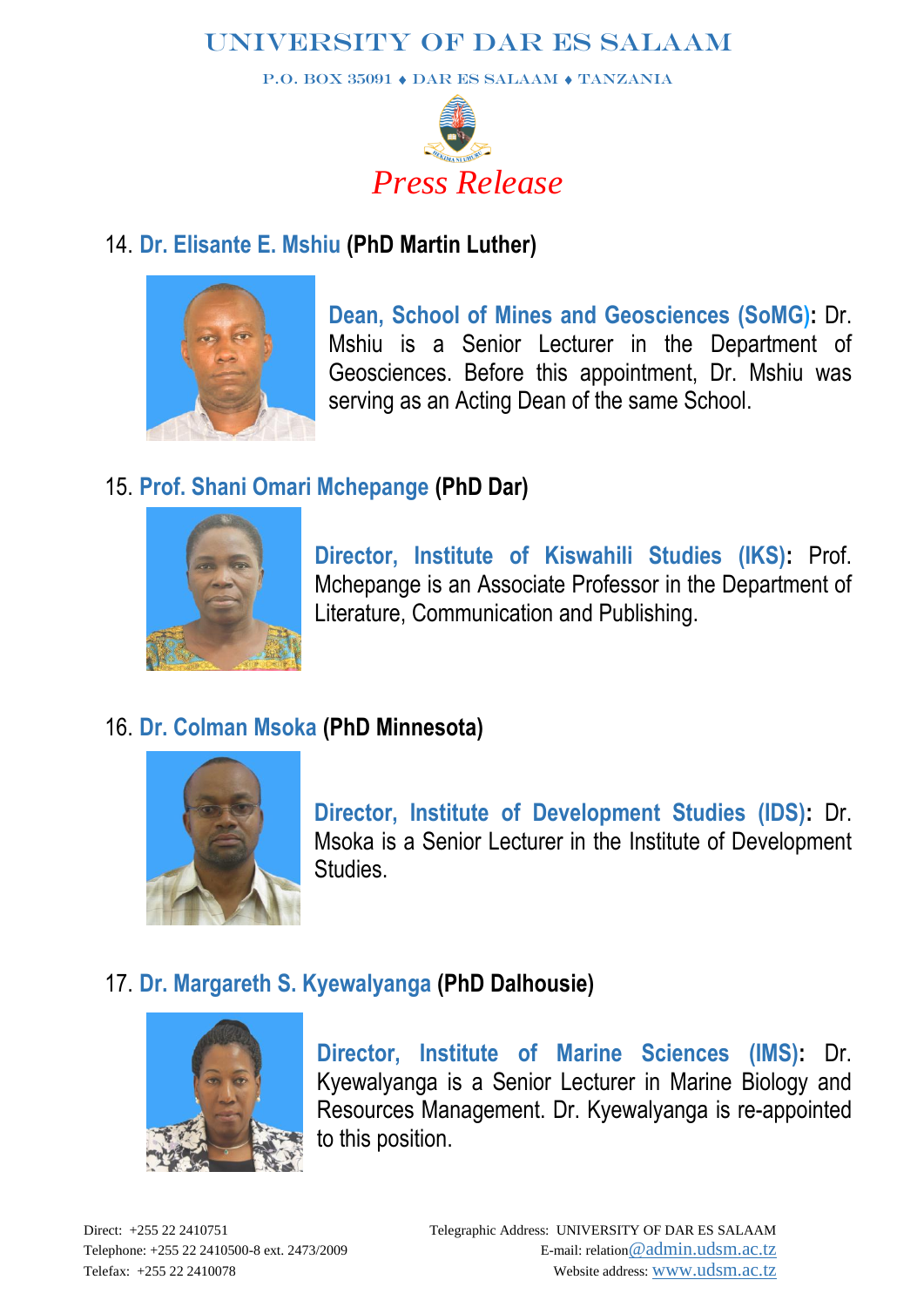P.O. BOX 35091  $\rightarrow$  DAR ES SALAAM  $\rightarrow$  TANZANIA



#### 18. **Dr. Lulu Mahai (PhD Edinburgh)**



**Director, Institute of Gender Studies:** Dr. Mahai is a Lecturer in the Department of Educational Foundations, Management and Lifelong Learning, SoED. Dr. Mahai is re-appointed to this position.

#### 19. **Dr. Joel Norbert Kirway (PhD Yokohama)**



**Director, Institute of Resource Assessment (IRA):** Dr. Kirway is a Senior Lecturer in the Department of Water Resources Engineering, CoET. Before this appointment, Dr. Kirway was serving as an Acting Director of the same Institute.

## 20. **Eng. Elvanus Mutashobya Kapira**



**Director, Mineral Resources Institute (MRI): Eng.**  Kapira is an Environmental Engineer at the University of Dar es Salaam Mineral Resources Institute. Before this appointment, Eng. Kapira was serving as an Acting Director of the same Institute.

## 21. **Prof. Donatha D. Tibuhwa (PhD Dar)**



**Director of Postgraduate Studies (DPGS):** Prof. Tibuhwa is an Associate Professor in the Department of Molecular Biology and Biotechnology, CoNAS. Prof Tibuhwa is re-appointed to this position.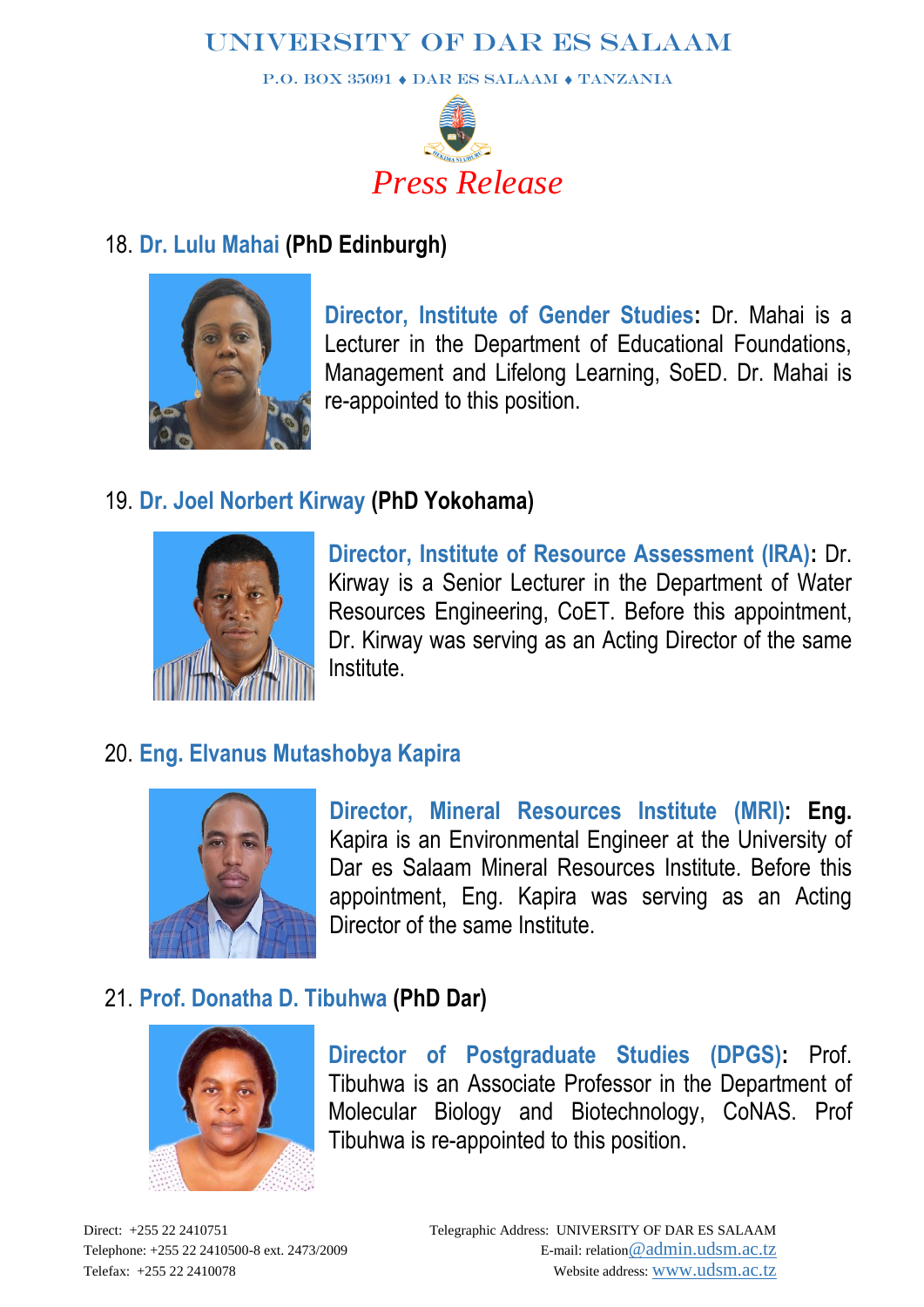P.O. BOX 35091  $\bullet$  DAR ES SALAAM  $\bullet$  TANZANIA



#### 22. **Prof. Nelson K. Boniface (PhD Kiel)**



**Director of Undergraduate Studies (DUS):** Prof. Boniface is an Associate Professor in the Department of Geosciences, SoMG. Prof. Boniface is re-appointed to this position.

## 23. **Dr. Mussa Idd Mgwatu (PhD Dar)**



**Director, Research and Publication (DRP):** Dr. Mgwatu is a Senior Lecturer in the Department of Mechanical and Industrial Engineering, CoET. Dr. Mgwatu is re-appointed to this position.

## 24. **Prof. Neema Geofrey Mori (PhD Agder)**



**Director of Public Services (DPS):** Prof. Mori is an Associate Professor in the Department of Finance, UDBS.

## 25. **Dr. Kelefa Mwantimwa (PhD Antwerp)**



**Director, University Library:** Dr. Mwantimwa is a Senior Lecturer in Information and Knowledge Management Systems, University of Dar es Salaam Library.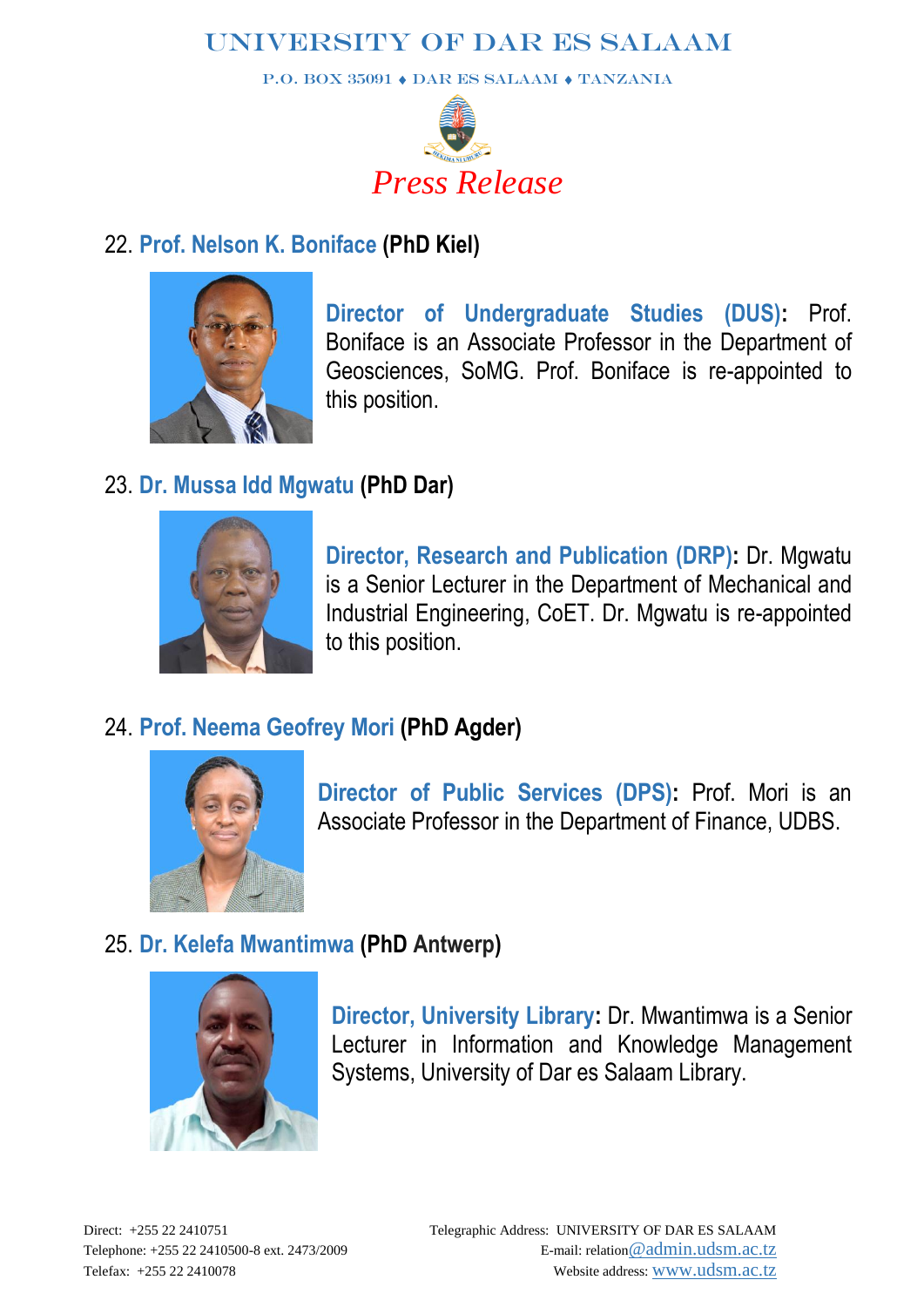P.O. BOX 35091  $\bullet$  DAR ES SALAAM  $\bullet$  TANZANIA



#### 26. **Prof. Pendo Malangwa (PhD Dar)**



**Director, Quality Assurance Bureau (QAB):** Dr. Malangwa is an Associate Professor in the Institute of Kiswahili Studies, IKS. Prof. Malangwa is re-appointed to this position.

#### 27. **Prof. Hannibal J. Bwire (PhD Dar)**



**Director of Innovation and Entrepreneurship Centre (UDIEC):** Prof. Bwire is an Associate Professor in the Department of Transportation and Geotechnical Engineering, CoET. Before this appointment, Prof. Bwire was Deputy Principal, CoET.

## 28. **Dr. Perfect Melkiori (PhD Dar)**



**Manager, Intellectual Property:** Dr. Melkiori is a Lecturer in the Department of Economic Law, UDSoL.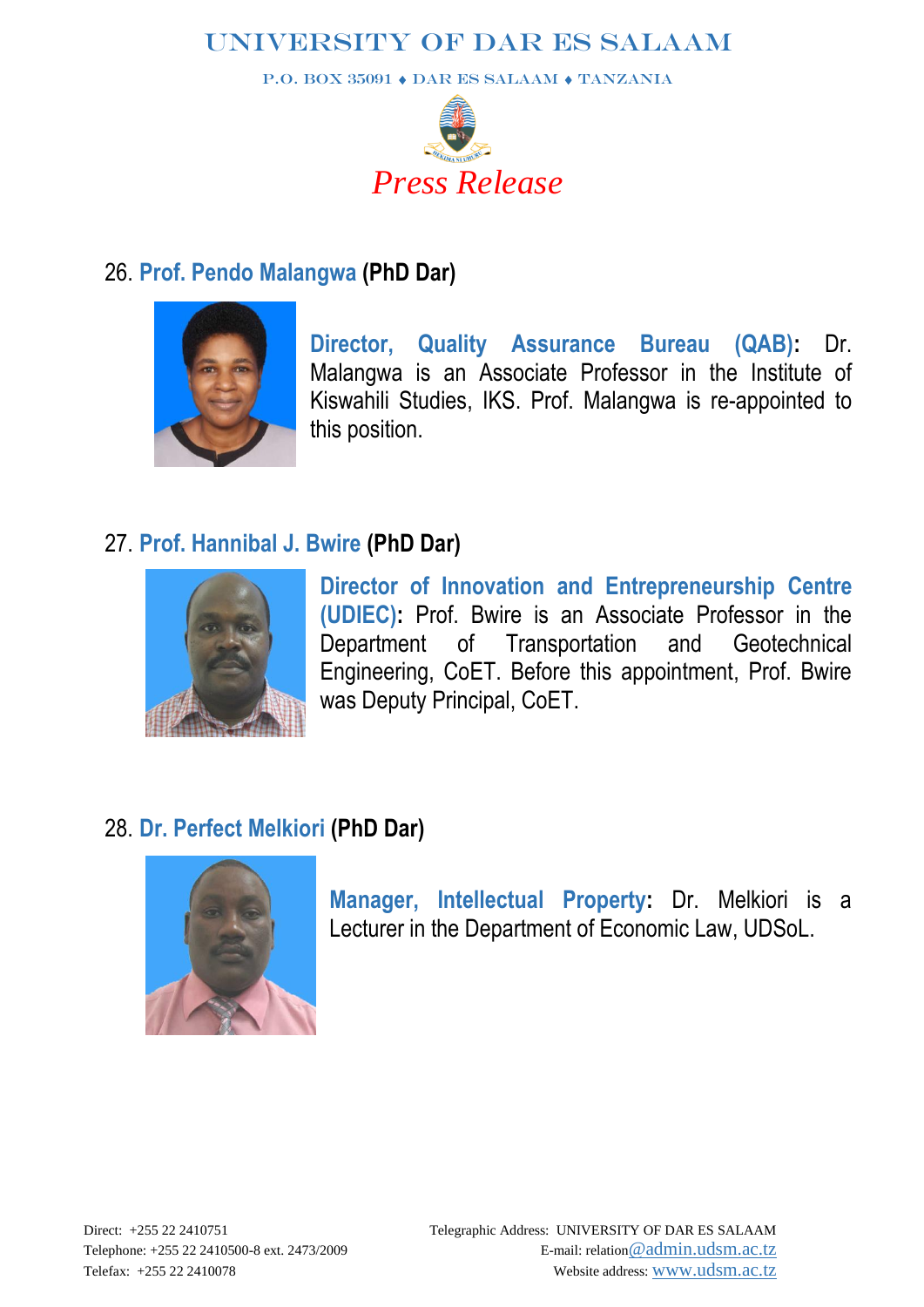P.O. BOX 35091  $\rightarrow$  DAR ES SALAAM  $\rightarrow$  TANZANIA



## **Dar es Salaam University College of Education (DUCE)**

## 1. **Dr. Joel Kayombo (PhD Beijing)**



**Dean, Faculty of Education:** Dr. Kayombo is a Senior Lecturer in the Department of Educational Foundations, Management and Lifelong Learning. Dr. Kayombo is re-appointed to this position.

#### 2. **Dr. David Kacholi (PhD Gottingen)**



**Dean, Faculty of Science:** Dr. Kacholi is a Senior Lecturer in the Department of Biological Sciences. Dr. Kacholi is reappointed to this position.

## 3. **Dr. Edwin Babeiya (PhD Dar)**



**Dean, Faculty of Humanities and Social Sciences:** Dr. Babeiya is a Senior Lecturer in the Department of History, Political Science and Development Studies. Before this appointment, Dr. Babeiya was the Coordinator of Postgraduate Studies and Research, DUCE.

#### 4. **Dr. Dativa Shilla (PhD. Ryukus)**



**Director, Library:** Dr. Shilla is a Senior Lecturer in the Department of Chemistry. Before this appointment, Dr. Shilla was the Head, Department of Chemistry, DUCE.